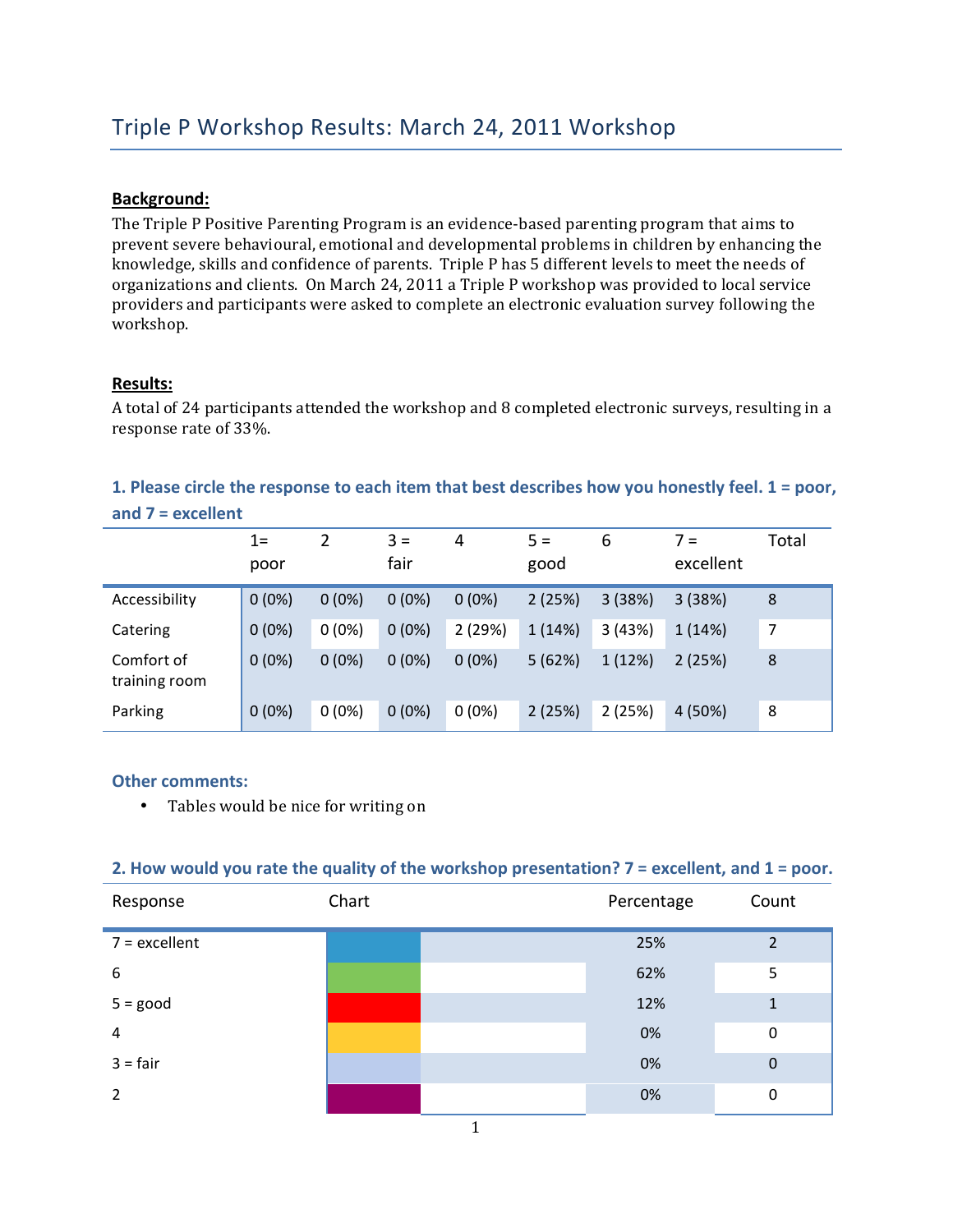| $1 = poor$ | 0%                     |  |
|------------|------------------------|--|
|            | <b>Total Responses</b> |  |

# **3. Did the workshop provide enough opportunities for active participation?**

| Response                  | Chart | Percentage             | Count            |
|---------------------------|-------|------------------------|------------------|
| $1 = no$ , definitely not |       | 0%                     | $\mathbf 0$      |
| 2                         |       | 0%                     | $\mathbf 0$      |
| $3 = not really$          |       | 0%                     | $\boldsymbol{0}$ |
| 4                         |       | 0%                     | $\mathbf 0$      |
| $5 = yes$ generally       |       | 38%                    | 3                |
| 6                         |       | 50%                    | 4                |
| $7 = yes$ definitely      |       | 12%                    | $\mathbf{1}$     |
|                           |       | <b>Total Responses</b> | 8                |

# **4. How would you rate the content of the workshop?**

| Response         | Chart | Percentage             | Count          |
|------------------|-------|------------------------|----------------|
| $7 =$ excellent  |       | 38%                    | 3              |
| $\boldsymbol{6}$ |       | 50%                    | $\overline{4}$ |
| $5 = good$       |       | 12%                    | $\mathbf{1}$   |
| 4                |       | 0%                     | $\mathbf 0$    |
| $3 = fair$       |       | 0%                     | $\mathbf 0$    |
| $\overline{2}$   |       | 0%                     | $\mathbf 0$    |
| $1 = poor$       |       | 0%                     | $\mathbf 0$    |
|                  |       | <b>Total Responses</b> | 8              |

## **5. In an overall sense, how satisfied were you with the workshop?**

| Response             | Chart | Percentage | Count |
|----------------------|-------|------------|-------|
| $7$ = very satisfied |       | 38%        |       |
| 6                    |       | 62%        |       |
| $5 =$ satisfied      |       | 0%         |       |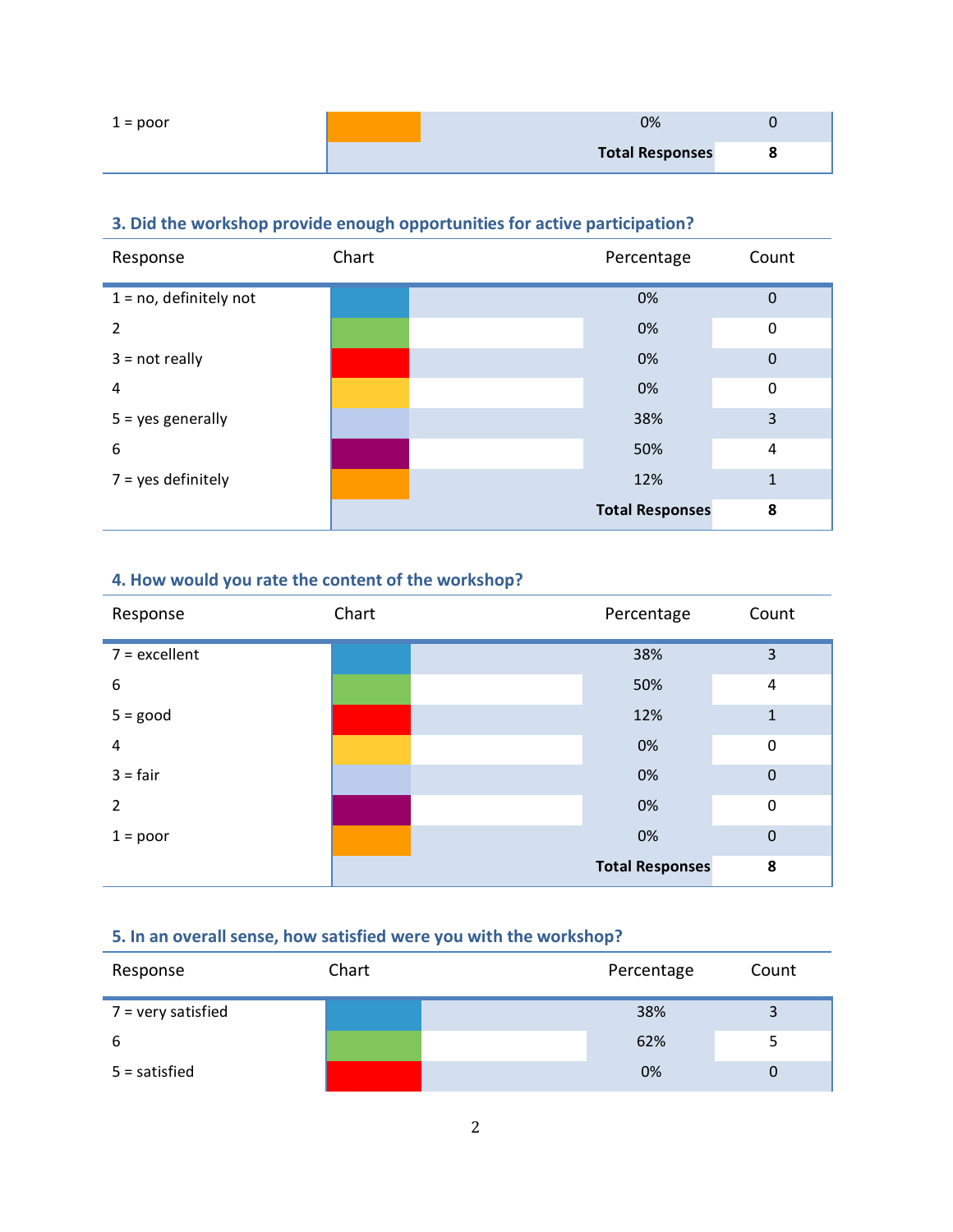| 4                       |  | 0%                     | U |
|-------------------------|--|------------------------|---|
| $3 = dissatisfied$      |  | 0%                     |   |
|                         |  | 0%                     |   |
| $1 =$ very dissatisfied |  | 0%                     | U |
|                         |  | <b>Total Responses</b> | 8 |

## **6. Please note the strengths of the workshop (valuable things gained).**

- Refresher of principals
- *Ways to adapt the levels*
- *I like how digging for what works was emphasized. I think the discussion on fidelity was also very'important.*
- *Presenter'was'very'clear'and'gave'good'information.*
- Examples, answering questions of practitioners

### **7. Please note the weaknesses of the workshop (things you didn't like).**

- Hard to present to people who have no knowledge of triple p and to practitioners...
- *I* would have preferred to be in smaller groups where we could discuss each level of Triple P *and'the'trials'we'currently'encounter.*
- *Should'have'been'more'practitioners'present*

## **8.,Do,you,have,any,other,comments,or,suggestions,for,how,this,workshop,could,be, improved?**

- Maybe two groups for those who are accredited and those who are not.
- *I* would have liked more time for the TP facilitators to discuss situations with "the expert" *and'each'other.''I'think'some'more'training'on'how'to'keep'asking'those'questions'to'break'* it down so it is doable for families is important.

## **Discussion & Conclusions:**

In general, participants appear satisfied with all aspects of the workshop. Participants reported satisfaction with the quality of the workshop and its content, as well as the opportunities for active participation. Some participants suggested allowing more time for group discussion and separating the accredited and non-accredited practitioners as ways to improve.

It is recommended that these results are reviewed and considered when planning future Triple P workshops.